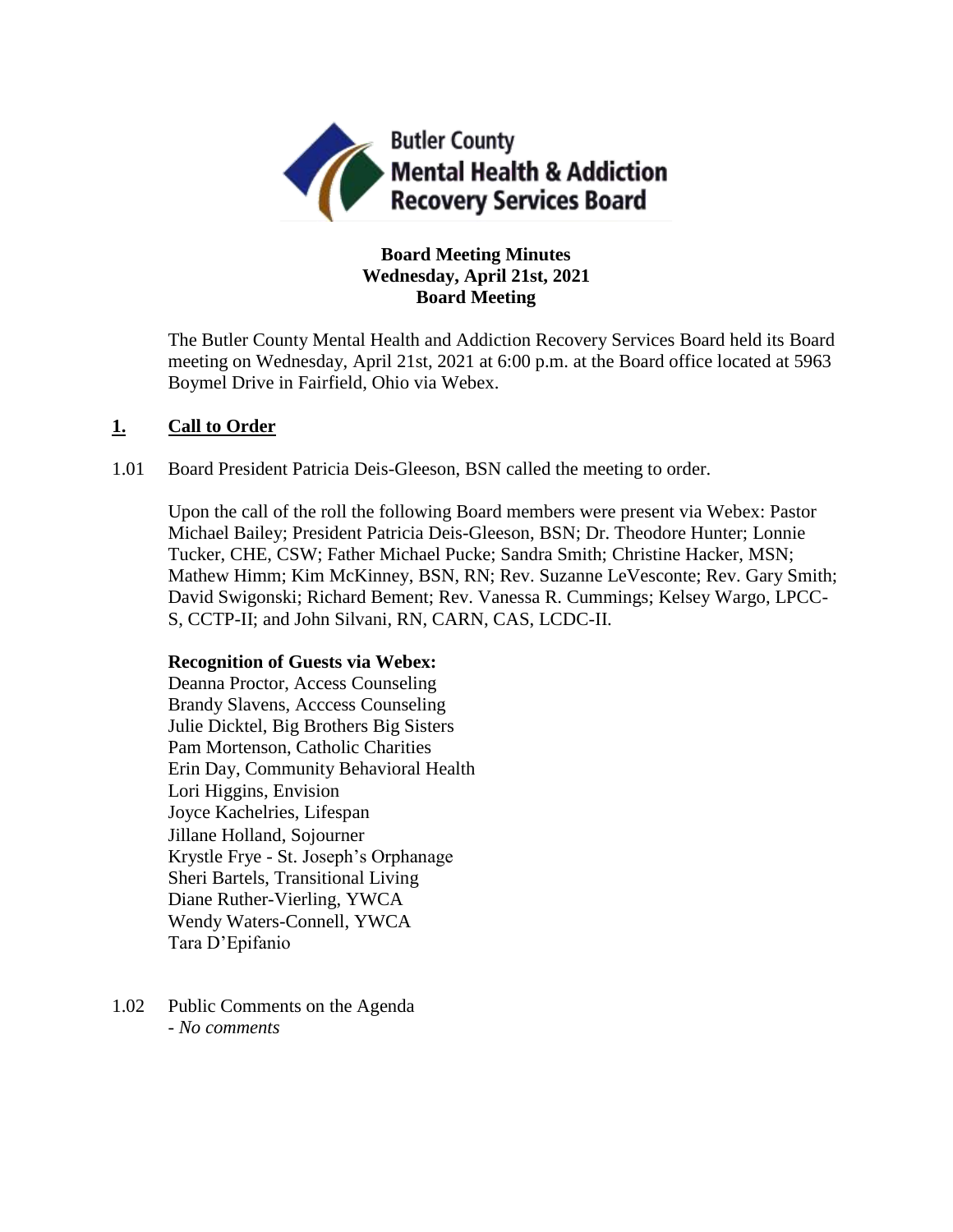# **2. Board Communication & Announcements**

# 2.01 **Executive Directors Report**

- A. COVID Updates & BH Focus Dr. Rasmus gave a brief update concerning COVID-19 and the vaccination status.
- B. State Budget Update FY22 & FY23 State Budget Negotiations Status Financial Budget Updates – FY21 & Status of FY22 & FY23 State Budget Negotiations Status

The House has issued their sub-bill. The removal of the 120-day notice language was not approved and was not put in the House bill. The elimination of the 120 day language in the Ohio Revised Code and ensuring the protection of the health care data needs for the Board's statutory requirement for local behavioral health, assessing and planning, is being petitioned for through the state legislature in support of ADAMHS (Alcohol & Drug Addiction & Mental Health Services) Boards like the BCMHARSB.

Representatives in Eric and Ottawa, Ohio counties are wanting to change board membership requirements.

Dr. Rasmus with comments from Board member Dave Swigonski provided summaries of the following articles C & D:

- C. Clark, M. D. (2021, February 6). Battle Against Student Vaping, a Priority Pre-Coronavirus, Changes During Pandemic. Hamilton Journal News. [https://www.journal-news.com/news/battle-against-student-vaping-a-priority-pre](https://www.journal-news.com/news/battle-against-student-vaping-a-priority-pre-coronavirus-changes-during-pandemic/4ZG6KKZ3PVEUJCGPT7Z4K4MSLI/)[coronavirus-changes-during-pandemic/4ZG6KKZ3PVEUJCGPT7Z4K4MSLI/](https://www.journal-news.com/news/battle-against-student-vaping-a-priority-pre-coronavirus-changes-during-pandemic/4ZG6KKZ3PVEUJCGPT7Z4K4MSLI/)
- D. Letter to Editor (2021, March 16). Disposable E-Cigarette Use Among US Use An Emerging Public Health Challenge. The New England Journal of Medicine[.https://www.nejm.org/doi/full/10.1056/NEJMc2033943?query=pulmon](https://www.nejm.org/doi/full/10.1056/NEJMc2033943?query=pulmonary) [ary](https://www.nejm.org/doi/full/10.1056/NEJMc2033943?query=pulmonary)
- E. Kronos Payroll Software The Board is investing in a new electronic payroll software. We are currently using a paper system. We are one of the only departments in the county that is not on this software. The cost will be \$1,000 a year. The implementation will be in the next six months.
- F. Encompass Training, Friday May, 21, 2021 Webinar The free virtual eight-hour training will be Friday, May  $21^{st}$  at 9:00 a.m. The course is designed to help build skills to support and respond to someone who needs help regarding addiction and substance abuse. The training will also help participants navigate the resources available in their community.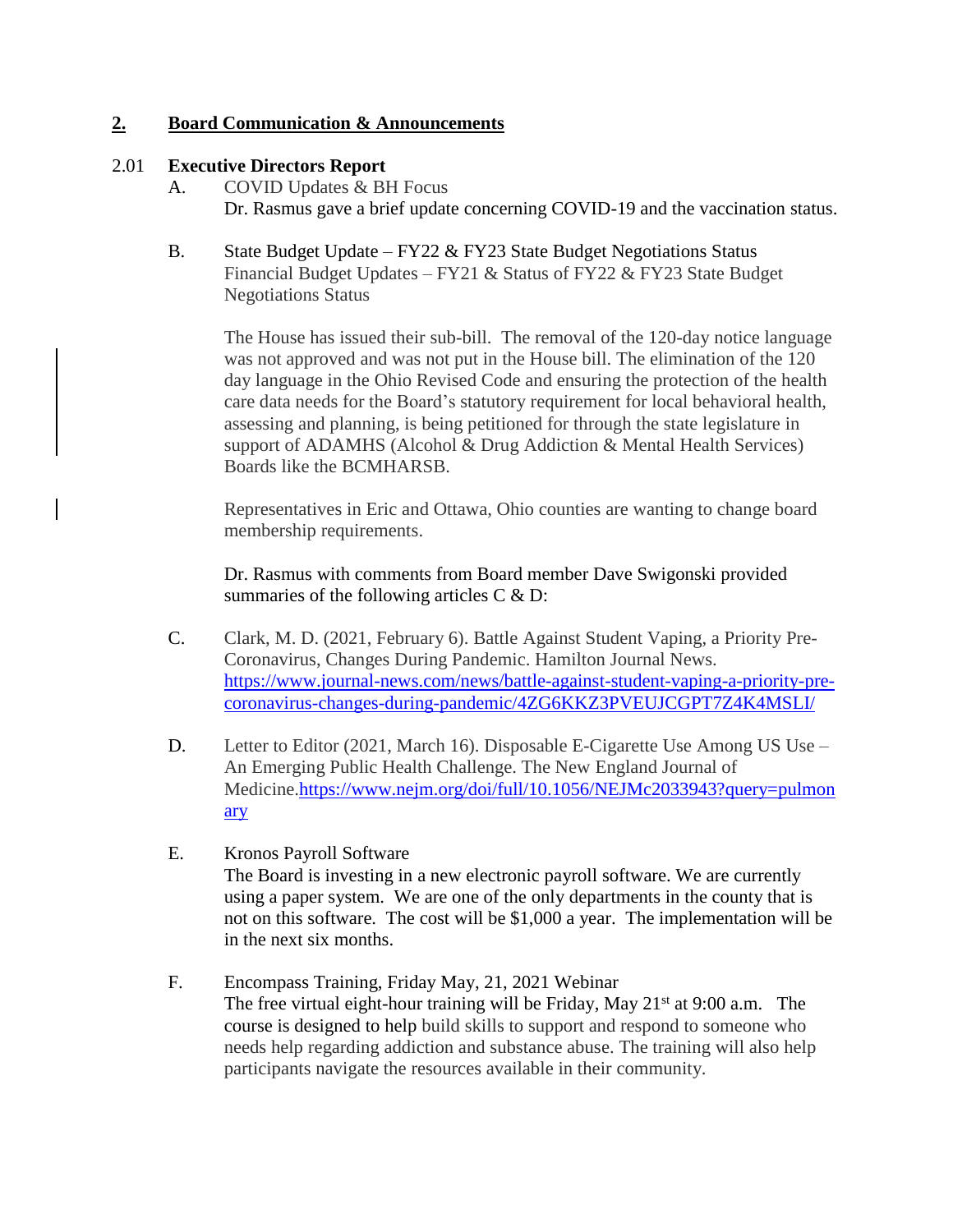- G. Next Board Member Training A training will be arranged for the five board members who still need to meet the annual requirements by June  $30<sup>th</sup>$ ,  $2021$ .
- H. OACHBA Ohio's 2021 Opiate & Other Drug Virtual Conference: Exploring Better Pathways to Care, May 11-13, 2021 [https://www.oacbha.org/ohios\\_2021\\_opiate\\_conference.php](https://www.oacbha.org/ohios_2021_opiate_conference.php) OACBHA's (Ohio's Association of County Behavioral Health Authorities) Ohio's 2021 Opiate and Other Drug Virtual Conference is May  $11<sup>th</sup>$  through  $13<sup>th</sup>$ . This will be Ohio's eleventh annual Opiate Conference and its first virtual Opiate Conference. Its focus will be on opiates, stimulants, and other substance use disorders, specifically on efforts related to prevention, education, intervention, treatment, recovery, family supports, and community engagement.

There are two free openings for Board members. If interested, please contact Dr. Rasmus.

# **3. Consent Agenda**

# 3.01 **Consent Agenda Items**

- A. March ARS Meeting Minutes
- B. March MH Meeting Minutes
- C. April ARS Meeting Minutes
- D. April MH Meeting Minutes
- E. March Board Meeting Minutes
- F. March Executive Committee Meeting Minutes
- G. Eastway Agreement
- H. Frank Hickman Contract
- I. King Consultation/Kim Grimes Contract
- J. NAMI Sublease

*Ms. Hacker motioned to approve the consent agenda. Mr. Silvani seconded the motion. The vote carried the motion.*

# **4. Review of Committee Meeting**

- 4.01 **April – MH Committee Meeting Review – Christine Hacker** Ms. Hacker gave a brief update on the MH Committee meeting activities this month.
- 4.02 **April – ARS Committee Meeting Review – Mat Himm** Mr. Himm gave a brief update on the ARS Committee meeting activities this month.

# **5. New Business**

5.01 **Board Member Appreciation – Deborah Stanton** Dr. Rasmus recognized Deborah Stanton for her service to the Board.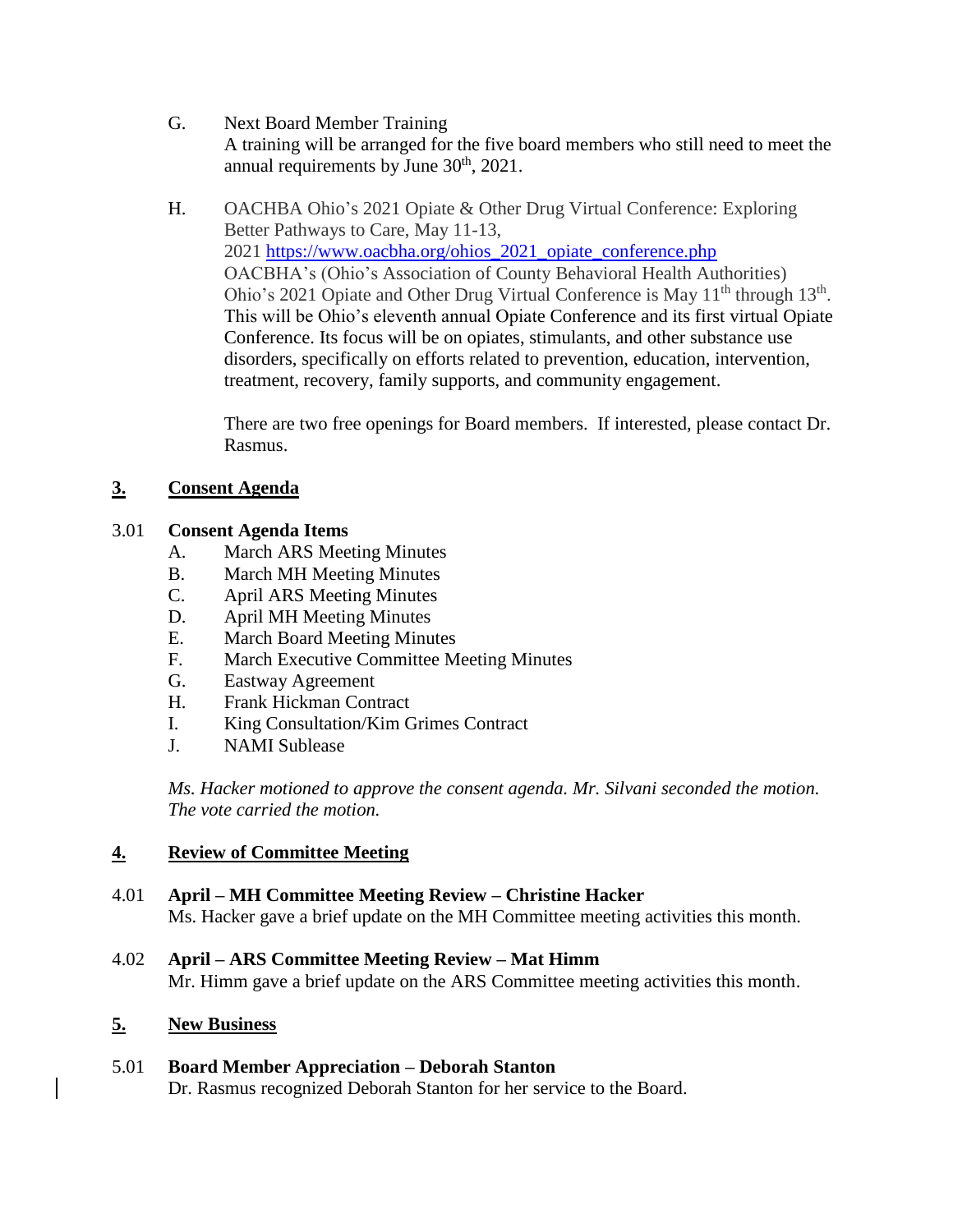## 5.02 **Board Resolution Tara D'Epifanio**

Tara D'Epifanio was recommended to fill the current BCMHARSB open Board Member slot as a potential candidate from the September 5, 2019 Board Development Committee Meeting.

*Dr. Hunter motioned to approve the Tara D'Epifano as a Board Candidate. Mr. Himm seconded the motion. The vote carried the motion.*

## 5.03 **Financial Report**

The February Financial Report shows that the Board has budgeted \$16,054,505 and has collected \$8,993,261, which is 67% of its revenue so far. Year To Date Administration costs are running at 60% with a budget of \$1,730,145. The Board has currently paid 52% to its providers for completed service commitments that are reflected in their billings and budgets with a current cash balance of \$16,974,886.

*Mr. Silvani motioned to approve the Financial Report. Ms. McKinney seconded the motion. The vote carried the motion.*

# 5.04 **Contract Modifications**

**Community Behavioral Health** – Provider facilitated budget revision requests for substance use disorder services in the amount of: \$5,000 to move within state fund budget line 421 Counseling and Therapy to Medical and Related; \$3,000 to move within SOR (State Opiate Response) federal funds budget line 160 Counseling and Therapy to Medical and Related; \$4,000 to move within levy budget line 300 Coordination and Support Jail to Medical and Related; \$2,000 to move within SOR federal funds from budget line 160 Counseling and Therapy to Assessment; \$1,000 to move within state funds budget line 422 coordination and supports to counseling and therapy; and a \$3,000 increase for OVCY1(Office of Victims of Crime Year 1) to allow new clients through 6/30/21.

A Board facilitated request to move OVC (Office of Victims of Crime) claims from invoice billing to GOSH claims billing effective 1/1/21.

Provider facilitated budget revision increase request for mental health services in the amount of: \$5,000 to move within levy budget line 300 Medical and Related Connections to Consultation Connections; \$5,000 to move within levy budget line 300 Counseling and Therapy to Coordination and Supports.

Total contracted amount has been modified to the amount not to exceed \$4,333,271, with program narratives.

**Transitional Living –** Provider facilitated budget revision increase request in the amount of \$5,172 for mental health court, using federal block grant funds. Total contracted amount has been modified to the amount not to exceed \$1,909,215, with program narrative.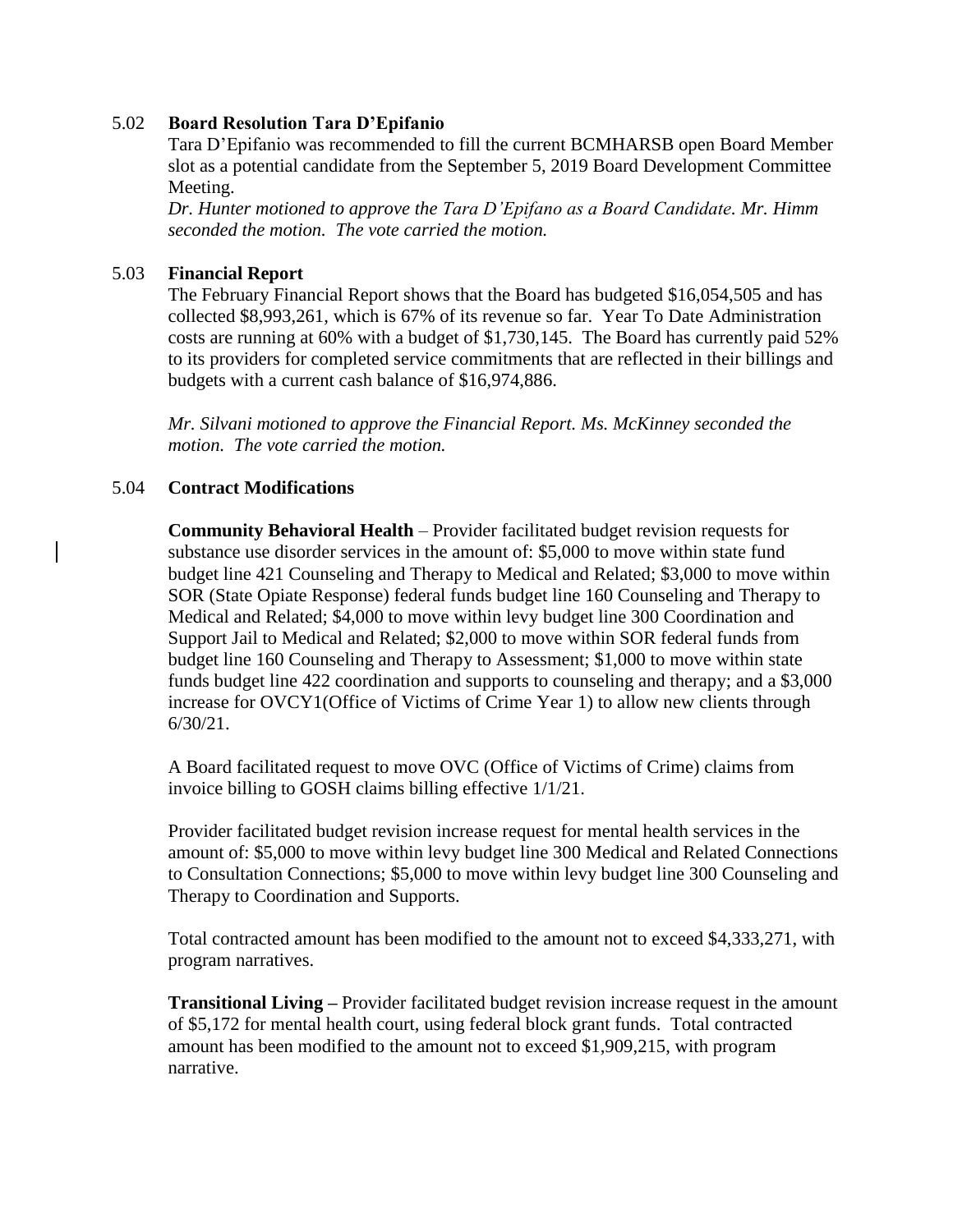*Pastor Bailey motioned to approve the Contract Modifications and Program Narratives. Mr. Silvani seconded the motion. The vote carried the motion.*

## 5.04 **HRSA Grant Update – Oxford Area Addiction Response Initiative**

The Oxford Area Addition Response Initiative is an agreement with McCullough-Hyde Memorial Hospital to purchase Naloxone in the amount of \$22,750.00 between May 1, 2021 and August 31, 2021. The Harm Reduction Team will distribute the Naloxone.

*Rev. Cummings motioned to approve the Oxford Area Addiction Response Initiative. Mother Suzanne seconded the motion. The vote carried the motion.*

# 5.05 **Notice of Grant Award for NAMI**

The NAMI grant supports the CIT (Crisis Intervention Training) training, which comes out of the OVC (Office of Victims of Crime) grant. The CIT training has expanded to not only include first responders but also 911 dispatchers. The grant is in the amount of \$5,000 from April 2021 to September 2021.

*Mr. Swigonski motioned to approve the NAMI grant award. Rev. Cummings seconded the motion. The vote carried the motion.*

## 5.07 **Atrium Agreement**

The Atrium Agreement is in the amount of \$125,000, paid at the contracted per diem of \$800 for inpatient psychiatric services for FY22 from July 1, 2021 through June 30, 2022.

*Pastor Bailey motioned to approve the Atrium Agreement. Mr. Tucker seconded the motion. The vote carried the motion.*

#### 5.08 **Ben Ogles Agreement**

Ben Ogles FY21 Amendment states that the consultant will receive \$150 an hour for consultation services for a maximum of 30 hours, not to exceed \$4,500. This contract amendment supersedes any other contract or contract amendment for FY21.

Ben Ogles FY22 Agreement states the consultant will receive \$150 an hour for 20 hours, not to exceed \$3,000. Services will be from July 1, 2021 to June 30, 2022.

*Mr. Silvani motioned to approve the FY21 Amended Agreement. Mother Suzanne seconded the motion. The vote carried the motion.*

*Pastor Bailey motioned to approve the FY22 Ben Ogles Agreement. Rev. Smith seconded the motion. The vote carried the motion.*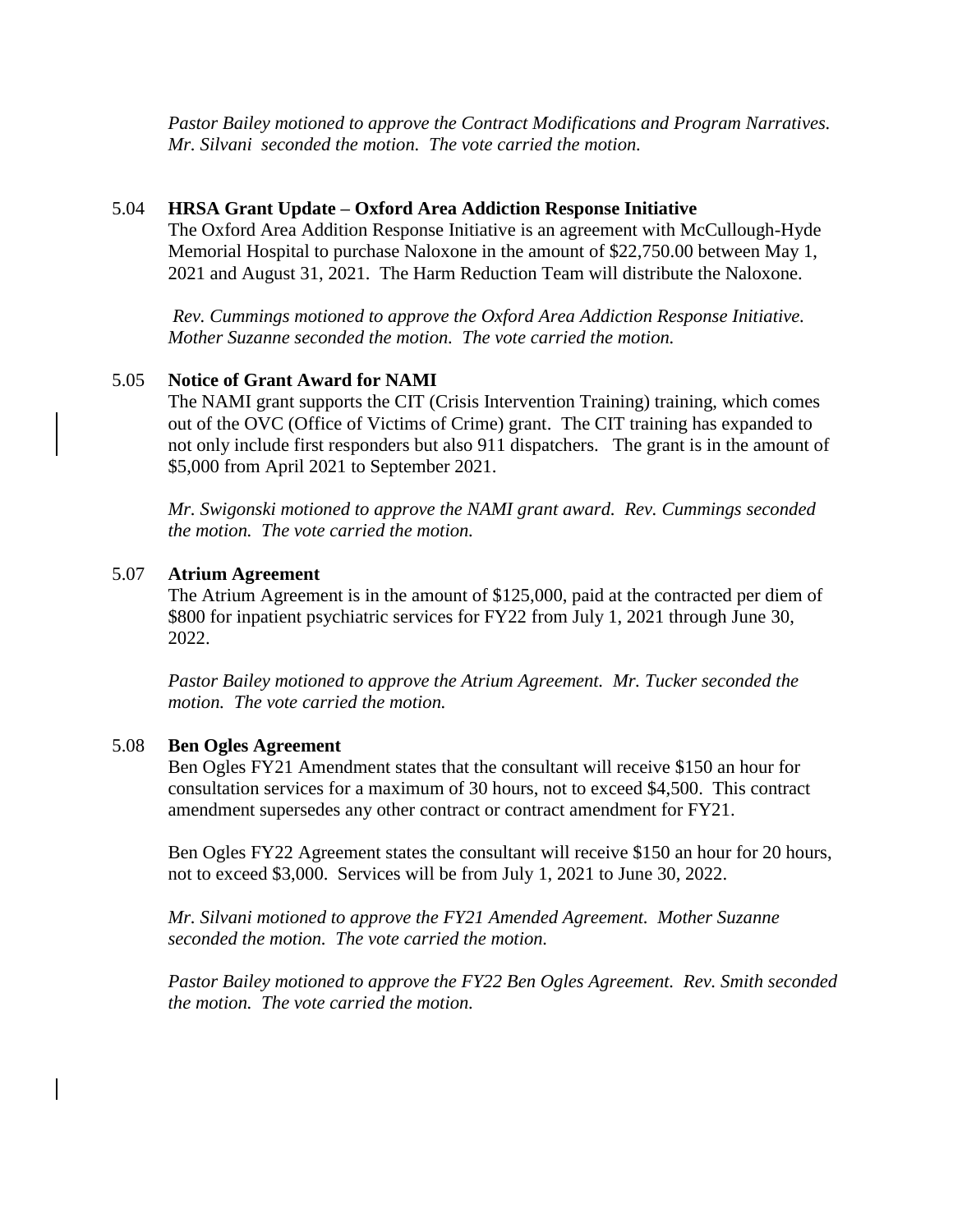## 5.09 **Michael E. Miller, M.D. Agreement**

Michael E. Miller, M.D. Agreement states that the doctor is a licensed physician and board-certified psychiatrist, willing to provide services as Chief Clinical Officer of the Board. The agreement is from July 1, 2021 to June 30, 2022 in the amount of \$24,804.

*Pastor Bailey motioned to approve the Michael E. Miller, M.D. Agreement. Dr. Hunter seconded the motion. The vote carried the motion.*

### 5.10 **Fair Avenue Lease Agreement**

Sojourner has a residential treatment facility owned by the BCMHARSB in Hamilton, Ohio. The annual base rent for FY22 will be \$76,769.28, which is a 2% increase from FY21.

*Rev. Cummings motioned to approve the Fair Avenue Lease Agreement. Pastor Bailey seconded the motion. The vote carried the motion.*

#### 5.11 **BCFCFC Collaborative Agreement and MOU**

BCFCFC (Butler County Family and Children First Council) Collaborative Agreement and MOU provides funding to support the needs of children enrolled in the Butler County Community Wraparound. This is a collaboration with BCDD (Butler County Board of Developmental Disabilities), Butler County Department of Job and Family Services, Butler County Board of Commissioners, and Butler County Educational Service Center. The BCMHARS Board will contribute \$25,000 for FY22 from July 1, 2021 to June 30, 2022.

*Pastor Bailey motioned to approve the BCFCFC Collaborative Agreement and MOU. Ms. McKinney seconded the motion. The vote carried the motion.*

#### 5.12 **Position Descriptions**

Dr. Rasmus described the updated Board staff position descriptions and the point factor analysis procedure. The collaboration clause in each job description will be deleted.

*Mr. Swigonski motioned to approve the Position Descriptions. Mr. Tucker seconded the motion. The vote carried the motion.*

#### 5.13 **Temporary Policy Transitioning Back to Work in the Office**

The strategy for returning to the office was initially introduced in May of 2020. Dr. Rasmus has amended the policy to protect the health of the employees and community.

*Mr. Silvani motioned to approve the Temporary Policy Transitioning Back to Work in the Office. Mr. Tucker seconded the motion. The vote carried the motion.*

## 5.14 **Dr. Hunter's Questionnaire**

14 out of the 17 board members answered the Survey Monkey Questionnaire. There was a recognition that the answers reflected the ARS and MH committee goals, and the board members felt there was a need for a retreat. Another Survey Monkey will be created,